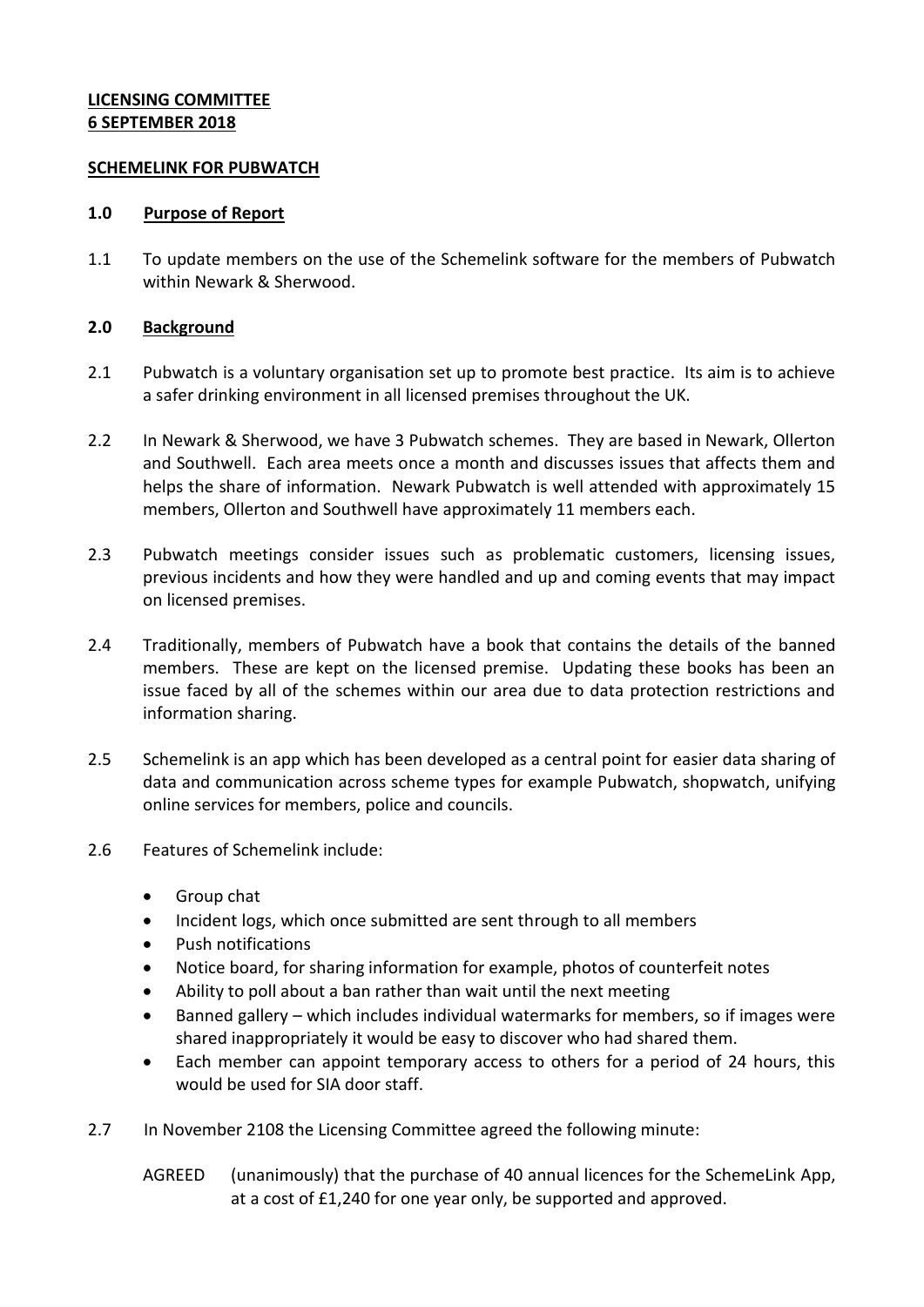- 2.8 The Schemelink App has now been rolled out to the Pub Watch in Newark and has been well received. So far are there are 20 establishments that have either signed up to use the App or are in the process of activating it. The App has proved really useful in identifying individuals that are breaching Pubwatch and more importantly Criminal Behaviour Orders.
- 2.9 The Pubwatch for Ollerton are now in the process of adopting the use of the Schemelink App.

# **3.0 Proposals**

- 3.1 It is proposed to monitor the uptake and use of the app. One of the difficulties encountered has been the quality of the photographs. This is currently being addressed.
- 3.2 The Council's administrator can access usage data and regular checks are being made to assess the use and where the app is not being seen to be used the premises will be encouraged to make more use of it.

### **4.0 Financial Implications (FIN19-20/8481)**

4.1 There are no financial implications associated with this report.

# **5.0 Equalities implications**

5.1 There are no equities implications arising from this report.

### **6.0 Community Plan – Alignment to Objectives**

- 6.1 *Objective 2: Reduce crime and anti-social behaviour, and increase feelings of safety in our communities:* Some licensed premises serving to people on PubWatch have been the source of anti-social behaviour.
- 6.2 *Objective 5: Increase visits to Newark and Sherwood and the use of visitor attractions by local residents*: Vibrant centres with a well-controlled licensed will increase visitors.
- 6.3 *Objective 7: Enhance and sustain Newark Town Centre:* reducing anti-social behaviour will enhance the town centre

### **7.0 RECOMMENDATION**

**That Members note the update of the Scheme Link App and support the proposal to roll the App out to Ollerton Pub watch**

### **Reason for Recommendation**

To support Pubwatch and make the workings of Pubwatch more effective and efficient.

### Background Papers

Nil